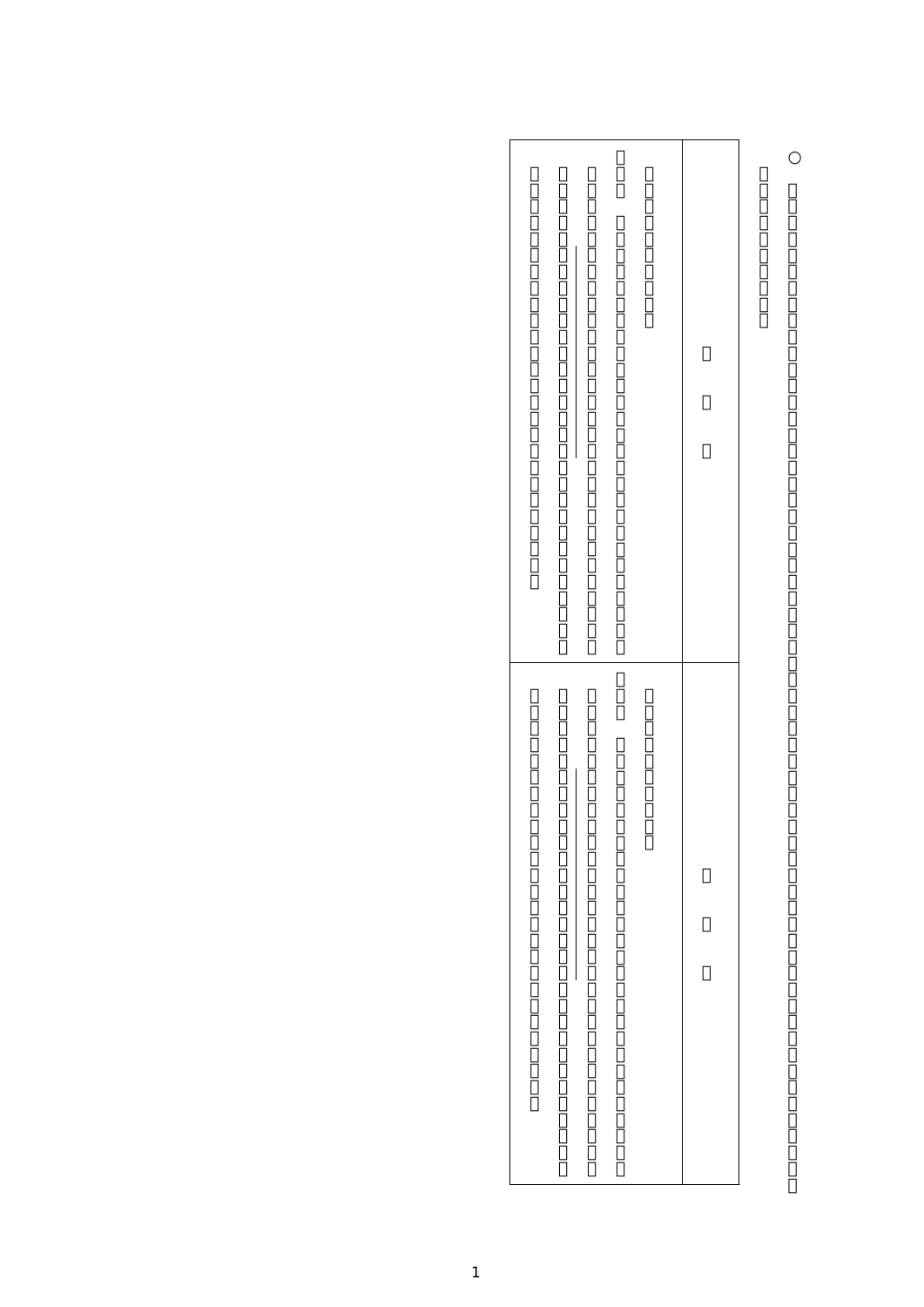| 表題                                                            |
|---------------------------------------------------------------|
| 財務諸表の作成及び表示に関するフレームワーク (Franework for the                     |
| Preparation and Presentation of Financial Statements)         |
| 国際財務報告基準の初度適用(First-tine Adoption of International            |
| Financial Reporting Standards)                                |
| 株式報酬(Share-based Payment)                                     |
| 企業結合 (Business Combinations)                                  |
| 保険契約(Insurance Contracts)                                     |
| 売却目的で保有する非流動資産及び非継続事業 (Non-current Assets                     |
| Held for Sale and Discontinued Operations)                    |
| 鉱物資源の探査及び評価(Exploration for and Evaluation of Miner <b>al</b> |
| Resources)                                                    |
| 金融商品:開示(Financial Instruments: Disclosures)                   |
| 事業セグメント (Operating Segments)                                  |
| 金融商品(Financial Instruments)                                   |
| (新設)                                                          |
| (新設)                                                          |
| (新設)                                                          |
| (新設)                                                          |
| 財務諸表の表示(Presentation of Financial Statements)                 |
| 棚卸資産 (Inventories)                                            |
| キャッシュ・フロー計算書 (Statement of Cash Flows)                        |

| 改<br>後<br>正 |                        | 前<br>改<br>正                                                                                        |  |                       |                                                                                                 |
|-------------|------------------------|----------------------------------------------------------------------------------------------------|--|-----------------------|-------------------------------------------------------------------------------------------------|
|             | 別表二 (第三条関係)            |                                                                                                    |  | 別表二 (第三条関係)           |                                                                                                 |
|             | 号数                     | 表題                                                                                                 |  | 号数                    | 表題                                                                                              |
|             |                        | 財務諸表の作成及び表示に関するフレームワーク (Franework for the<br>Preparation and Presentation of Financial Statements) |  |                       | 財務諸表の作成及び表示に関するフレームワーク (Franework<br>Preparation and Presentation of Financial Statements)      |
|             | 国際財務報告基準(IFRS)<br>第1号  | 国際財務報告基準の初度適用 (First-time Adoption of International<br>Financial Reporting Standards)              |  | 国際財務報告基準(IFRS)<br>第1号 | 国際財務報告基準の初度適用 (First-tine Adoption of Inter<br>Financial Reporting Standards)                   |
|             | 国際財務報告基準(IFRS)<br>第2号  | 株式報酬 (Share-based Payment)                                                                         |  | 国際財務報告基準(IFRS)<br>第2号 | 株式報酬 (Share-based Payment)                                                                      |
|             | 国際財務報告基準(IFRS)<br>第3号  | 企業結合 (Business Combinations)                                                                       |  | 国際財務報告基準(IFRS)<br>第3号 | 企業結合 (Business Combinations)                                                                    |
|             | 国際財務報告基準(IFRS)<br>第4号  | 保険契約 (Insurance Contracts)                                                                         |  | 国際財務報告基準(IFRS)<br>第4号 | 保険契約 (Insurance Contracts)                                                                      |
|             | 国際財務報告基準(IFRS)<br>第5号  | 売却目的で保有する非流動資産及び非継続事業 (Non-current Assets<br>Held for Sale and Discontinued Operations)            |  | 第5号                   | 国際財務報告基準(IFRS) 提却目的で保有する非流動資産及び非継続事業 (Non-current<br>Held for Sale and Discontinued Operations) |
|             | 国際財務報告基準(IFRS)<br>第6号  | 鉱物資源の探査及び評価 (Exploration for and Eval uation of Mineral<br>Resources)                              |  | 国際財務報告基準(IFRS)<br>第6号 | 鉱物資源の探査及び評価 (Exploration for and Evaluation of<br>Resources)                                    |
|             | 国際財務報告基準(IFRS)<br>第7号  | 金融商品:開示 (Financial Instruments: Disclosures)                                                       |  | 国際財務報告基準(IFRS)<br>第7号 | 金融商品:開示 (Financial Instruments: Disclosures)                                                    |
|             | 国際財務報告基準(IFRS)<br>第8号  | 事業セグメント (Operating Segments)                                                                       |  | 国際財務報告基準(IFRS)<br>第8号 | 事業セグメント (Operating Segments)                                                                    |
|             | 国際財務報告基準(IFRS)<br>第9号  | 金融商品 (Financial Instruments)                                                                       |  | 国際財務報告基準(IFRS)<br>第9号 | 金融商品 (Financial Instruments)                                                                    |
|             | 国際財務報告基準(IFRS)<br>第10号 | 連結財務諸表 (Consolidated Financial Statements)                                                         |  | (新設)                  | (新設)                                                                                            |
|             | 国際財務報告基準(IFRS)<br>第11号 | 共同支配の取決め (Joint Arrangements)                                                                      |  | (新設)                  | (新設)                                                                                            |
|             | 第12号                   | 国際財務報告基準(IFRS) 他の企業への関与の開示 (Disclosure of Interests in Other Entities)                             |  | (新設)                  | (新設)                                                                                            |
|             | 国際財務報告基準(IFRS)<br>第13号 | 公正価値測定 (Fair Value Measurement)                                                                    |  | (新設)                  | (新設)                                                                                            |
|             | 国際会計基準 (IAS)<br>第1号    | 財務諸表の表示 (Presentation of Financial Statements)                                                     |  | 国際会計基準 (IAS)<br>第1号   | 財務諸表の表示 (Presentation of Financial Statements)                                                  |
|             | 国際会計基準 (IAS)<br>第2号    | 棚卸資産 (Inventories)                                                                                 |  | 国際会計基準 (IAS)<br>第2号   | 棚卸資産 (Inventories)                                                                              |
|             | 国際会計基準 (IAS)<br>第7号    | キャッシュ・フロー計算書 (Statement of Cash Flows)                                                             |  | 国際会計基準 (IAS)<br>第7号   | キャッシュ・フロー計算書 (Statement of Cash Flows)                                                          |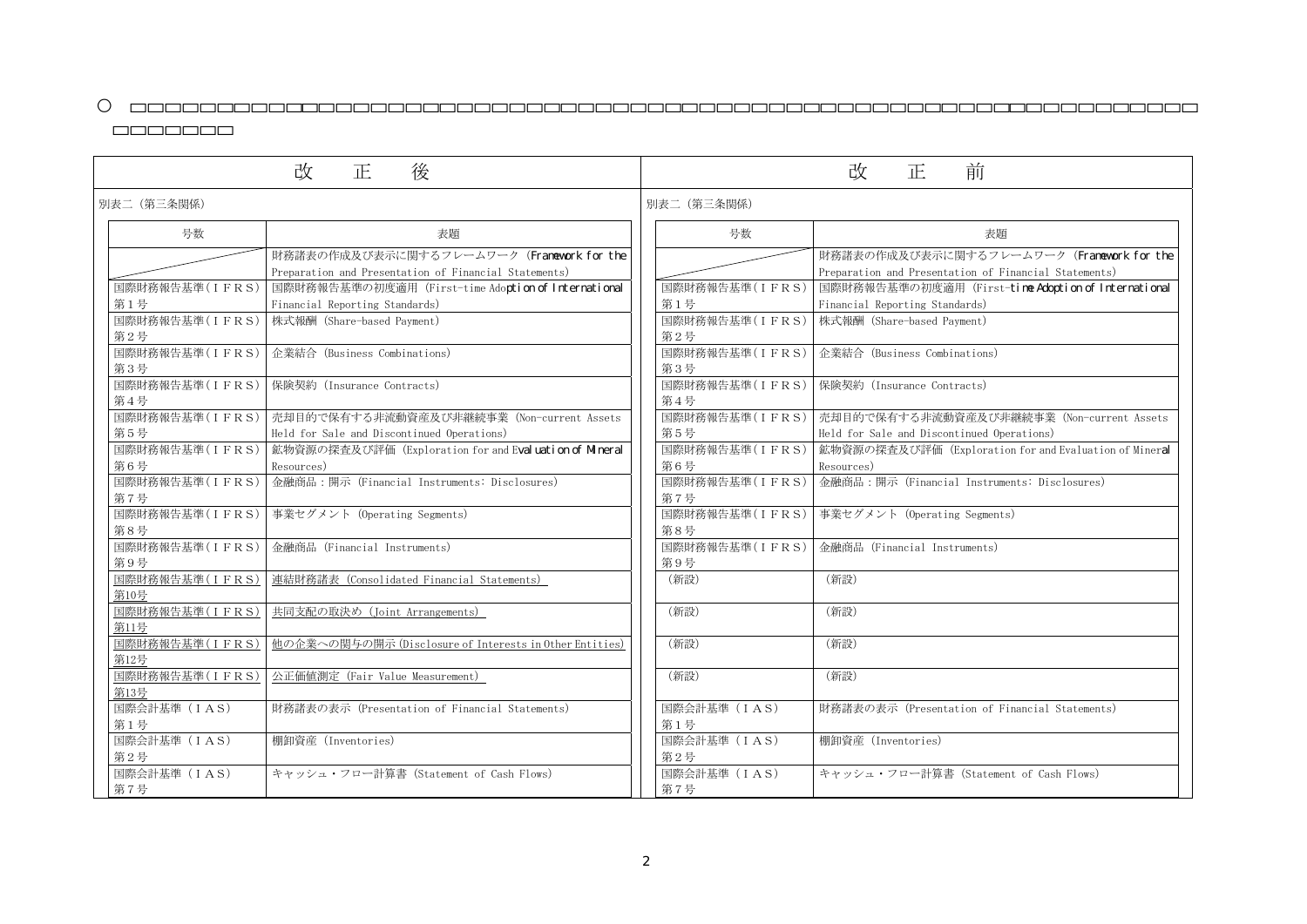| 改<br>後<br>正          |                                                                                                   | 前<br>改<br>正          |                                                                                                   |  |  |
|----------------------|---------------------------------------------------------------------------------------------------|----------------------|---------------------------------------------------------------------------------------------------|--|--|
| 国際会計基準 (IAS)<br>第8号  | 会計方針、会計上の見積りの変更及び誤謬 (Accounting Policies,<br>Changes in Accounting Estimates and Errors)          | 国際会計基準 (IAS)<br>第8号  | 会計方針、会計上の見積りの変更及び誤謬 (Accounting Policies,<br>Changes in Accounting Estimates and Errors)          |  |  |
| 国際会計基準 (IAS)<br>第10号 | 後発事象 (Events after the Reporting Period)                                                          | 国際会計基準 (IAS)<br>第10号 | 後発事象 (Events after the Reporting Period)                                                          |  |  |
| 国際会計基準 (IAS)<br>第11号 | 工事契約 (Construction Contracts)                                                                     | 国際会計基準 (IAS)<br>第11号 | 工事契約 (Construction Contracts)                                                                     |  |  |
| 国際会計基準 (IAS)<br>第12号 | 法人所得税 (Income Taxes)                                                                              | 国際会計基準 (IAS)<br>第12号 | 法人所得税 (Income Taxes)                                                                              |  |  |
| 国際会計基準 (IAS)<br>第16号 | 有形固定資産 (Property, Plant and Equipment)                                                            | 国際会計基準 (IAS)<br>第16号 | 有形固定資産 (Property, Plant and Equipment)                                                            |  |  |
| 国際会計基準 (IAS)<br>第17号 | リース (Leases)                                                                                      | 国際会計基準 (IAS)<br>第17号 | リース (Leases)                                                                                      |  |  |
| 国際会計基準 (IAS)<br>第18号 | 収益 (Revenue)                                                                                      | 国際会計基準 (IAS)<br>第18号 | 収益 (Revenue)                                                                                      |  |  |
| 国際会計基準 (IAS)<br>第19号 | 従業員給付 (Employee Benefits)                                                                         | 国際会計基準 (IAS)<br>第19号 | 従業員給付 (Employee Benefits)                                                                         |  |  |
| 国際会計基準 (IAS)<br>第20号 | 政府補助金の会計処理及び政府援助の開示 (Accounting for<br>Government Grants and Disclosure of Government Assistance) | 国際会計基準 (IAS)<br>第20号 | 政府補助金の会計処理及び政府援助の開示 (Accounting for<br>Government Grants and Disclosure of Government Assistance) |  |  |
| 国際会計基準 (IAS)<br>第21号 | 外国為替レート変動の影響 (The Effects of Changes in Foreign<br>Exchange Rates)                                | 国際会計基準 (IAS)<br>第21号 | 外国為替レート変動の影響 (The Effects of Changes in Foreign<br>Exchange Rates)                                |  |  |
| 国際会計基準 (IAS)<br>第23号 | 借入費用 (Borrowing Costs)                                                                            | 国際会計基準 (IAS)<br>第23号 | 借入費用 (Borrowing Costs)                                                                            |  |  |
| 国際会計基準 (IAS)<br>第24号 | 関連当事者についての開示 (Related Party Disclosures)                                                          | 国際会計基準 (IAS)<br>第24号 | 関連当事者についての開示 (Related Party Disclosures)                                                          |  |  |
| 国際会計基準 (IAS)<br>第26号 | 退職給付制度の会計及び報告 (Accounting and Reporting by<br>Retirement Benefit Plans)                           | 国際会計基準 (IAS)<br>第26号 | 退職給付制度の会計及び報告 (Accounting and Reporting by<br>Retirement Benefit Plans)                           |  |  |
| 国際会計基準 (IAS)<br>第27号 | 個別財務諸表 (Separate Financial Statements)                                                            | 国際会計基準 (IAS)<br>第27号 | 連結及び個別財務諸表 (Consolidated and Separate Financial<br>Statements)                                    |  |  |
| 国際会計基準 (IAS)<br>第28号 | 関連会社及び共同支配企業に対する投資 (Investnents in Associates<br>and Joint Ventures)                              | 国際会計基準 (IAS)<br>第28号 | 関連会社に対する投資(Investments in Associates)                                                             |  |  |
| 国際会計基準 (IAS)<br>第29号 | 超インフレ経済下における財務報告 (Financial Reporting in<br>Hyperinflationary Economies)                          | 国際会計基準 (IAS)<br>第29号 | 超インフレ経済下における財務報告 (Financial Reporting in<br>Hyperinflationary Economies)                          |  |  |
| (削る)                 | (削る)                                                                                              | 国際会計基準 (IAS)<br>第31号 | ジョイント・ベンチャーに対する持分 (Interests in Joint Ventur                                                      |  |  |
| 国際会計基準 (IAS)<br>第32号 | 金融商品:表示 (Financial Instruments: Presentation)                                                     | 国際会計基準 (IAS)<br>第32号 | 金融商品:表示 (Financial Instruments: Presentation)                                                     |  |  |
| 国際会計基準 (IAS)<br>第33号 | 1株当たり利益 (Earnings per Share)                                                                      | 国際会計基準 (IAS)<br>第33号 | 1株当たり利益 (Earnings per Share)                                                                      |  |  |
| 国際会計基準 (IAS)<br>第34号 | 中間財務報告 (Interim Financial Reporting)                                                              | 国際会計基準 (IAS)<br>第34号 | 中間財務報告 (Interim Financial Reporting)                                                              |  |  |
| 国際会計基準 (IAS)<br>第36号 | 資産の減損 (Impairment of Assets)                                                                      | 国際会計基準 (IAS)<br>第36号 | 資産の減損 (Impairment of Assets)                                                                      |  |  |

| 前<br>改<br>正                                                |
|------------------------------------------------------------|
| 会計方針、会計上の見積りの変更及び誤謬(Accounting Policies,                   |
| Changes in Accounting Estimates and Errors)                |
| 後発事象 (Events after the Reporting Period)                   |
|                                                            |
| 工事契約(Construction Contracts)                               |
| 法人所得税(Income Taxes)                                        |
| 有形固定資産(Property, Plant and Equipment)                      |
| リース (Leases)                                               |
| 収益(Revenue)                                                |
| 従業員給付(Employee Benefits)                                   |
| 政府補助金の会計処理及び政府援助の開示(Accounting for                         |
| Government Grants and Disclosure of Government Assistance) |
| 外国為替レート変動の影響(The Effects of Changes in Foreign             |
| Exchange Rates)                                            |
| 借入費用(Borrowing Costs)                                      |
| 関連当事者についての開示(Related Party Disclosures)                    |
| 退職給付制度の会計及び報告(Accounting and Reporting by                  |
| Retirement Benefit Plans)                                  |
| 連結及び個 <u>別財務諸表(Consolidated and Separate Financial</u>     |
| <u>Statements)</u>                                         |
| 関連会社に対する投資 (Investments in Associates)                     |
| 超インフレ経済下における財務報告(Financial Reporting in                    |
| Hyperinflationary Economies)                               |
| <u> ジョイント・ベンチャーに対する持分 (Interests in Joint Ventures)</u>    |
|                                                            |
| 金融商品:表示(Financial Instruments: Presentation)               |
| 1株当たり利益 (Earnings per Share)                               |
| 中間財務報告(Interim Financial Reporting)                        |
| 資産の減損(Impairment of Assets)                                |